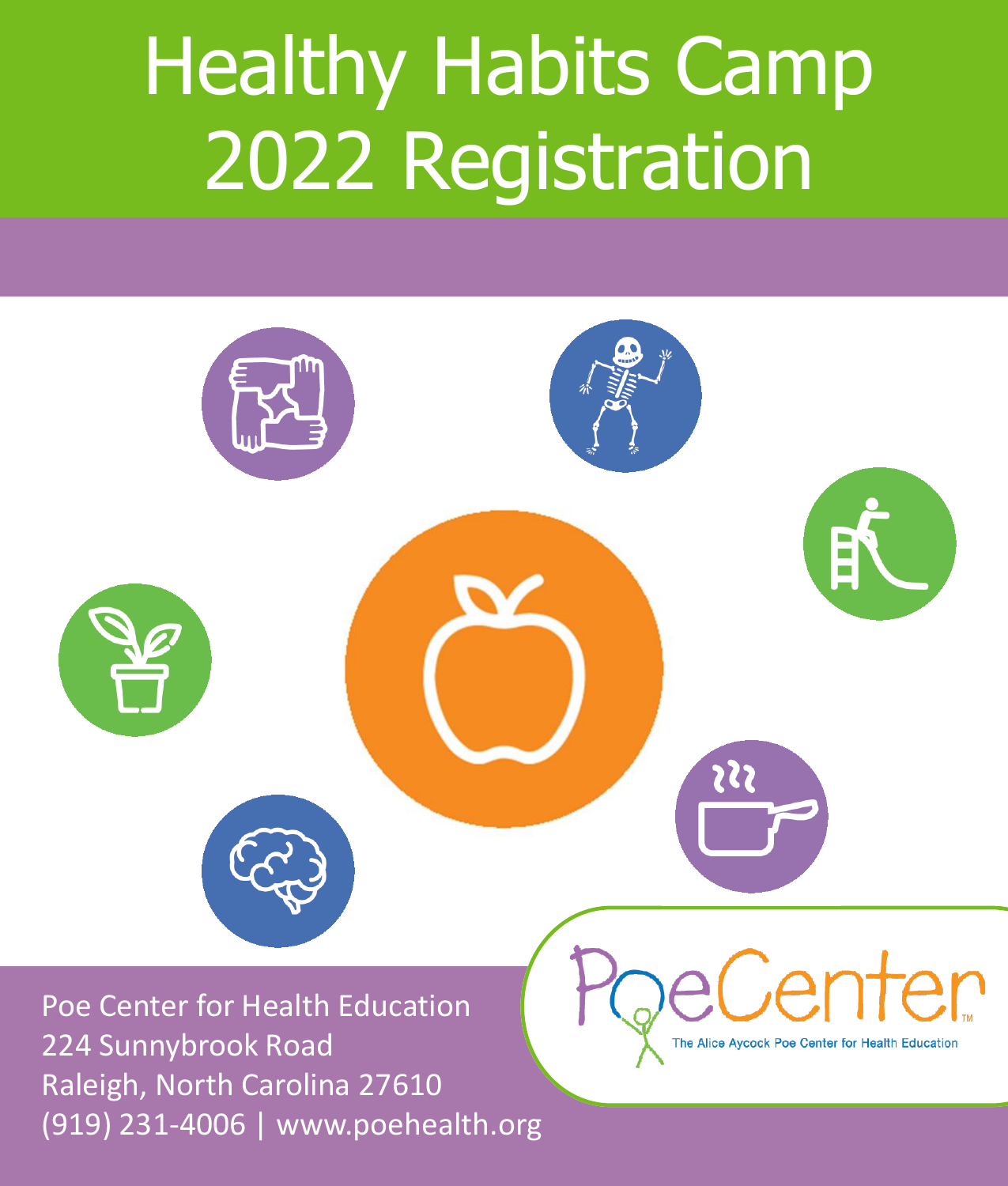

### Healthy Habits Camp 2022!

Dear Families and Campers,



**1**

Thank you for participating in the Poe Center's 2020 Healthy Habits Camp! Our camp is designed for rising **1 st through 5th graders** and will be offered during the weeks of **June 27th – July 1st** and **July 18th – July 22nd** from **8:30am to 4:00pm**. Please choose the week that is best for you and your camper!

Healthy Habits Camp is provided at NO cost to qualifying families through funding from the USDA's Supplemental Nutrition Assistance Program -- SNAP. Children who qualify for free or reduced-price lunches at school or any other qualifying Government Assistance programs may participate at no cost. **Healthy Habits Camp is exclusively offered to qualifying children**.

Families eligible for any of the following benefits, would qualify for this camp:

- □ EBT Card
- $\Box$  Free/Reduced Lunch Letter
- Medicaid Card

In order to make sure you and your camper have the best Poe experience possible, please read all information provided in this packet, and fully complete and return the last **four (4)** pages. **All information must be returned to the Poe Center at 224 Sunnybrook Road.** 

To register for one of Poe's 2022 summer camp sessions, visit our website at [www.poehealth.org](http://www.poehealth.org/) or you can pick up a registration packet at the Poe Center. For other questions, please contact Alaina Hart, Camp Director at [a.hart@poehealth.org](mailto:a.hart@poehealth.org)

Again, thank you for choosing the Poe Center's Healthy Habits Camp for your summer adventure!

Sincerely, **The Poe Center**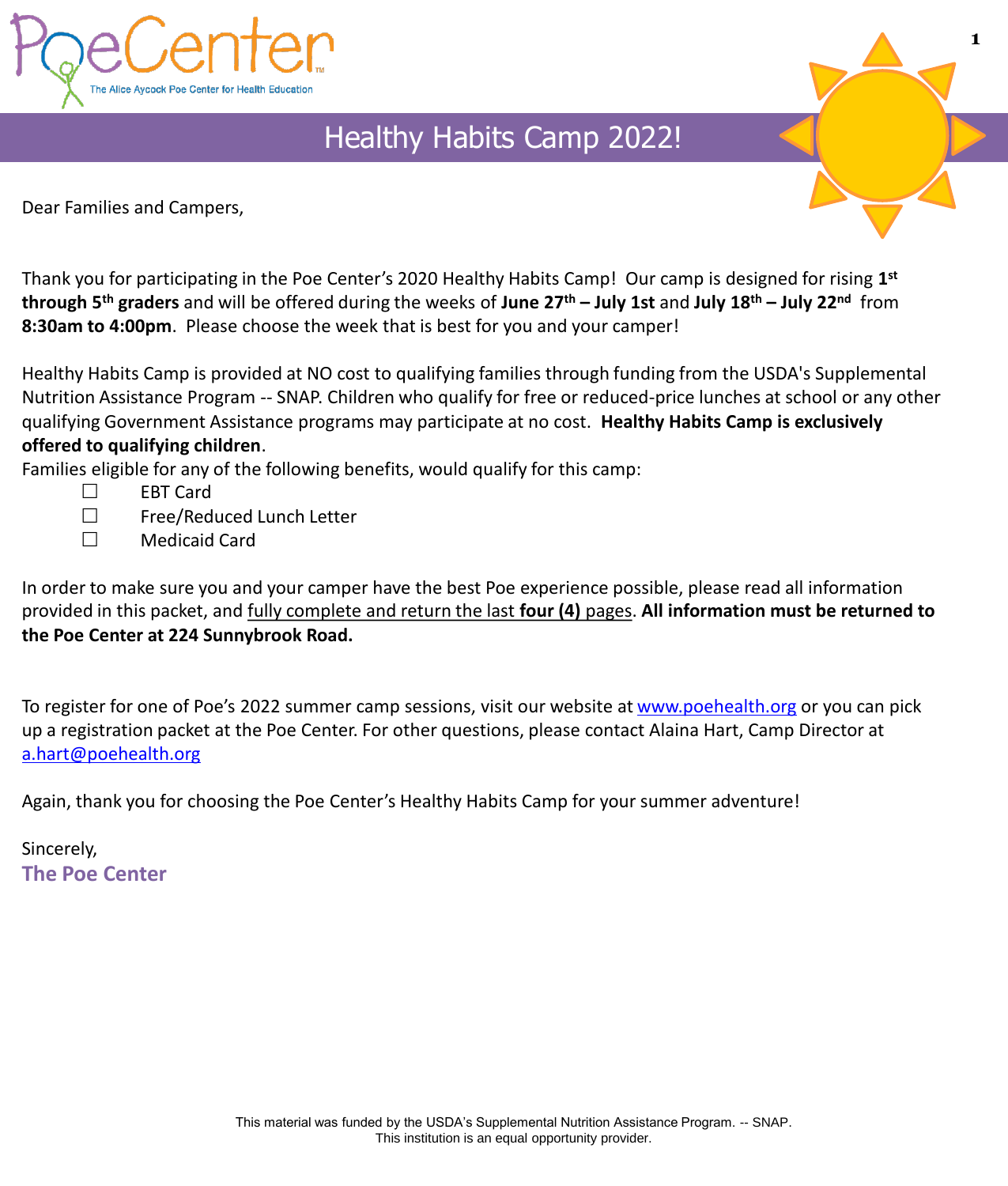

## Healthy Habits Camp: At A Glance

#### **Drop-off/Pick-up:** 8:30 a.m. and 4:00 p.m.

Drop off for campers will be NO earlier than 8:30 AM. Pick up time is 4:00 PM. A late fee will be charged if a child is still with us after 4:30 PM

#### **Camp Groups: (Also varies by age)**

- Lower Elementary: rising 1st and 2nd grade
- Middle Elementary: rising 3rd through 4<sup>th</sup> grade
- Upper Elementary: rising 4th and 5th grade

#### **A Typical Day at Poe's Healthy Habits Camp**

*(This is a general schedule. Activities for each day will have a specific health theme. Daily schedules are provided upon request).*

| Time            | <b>Activity</b>                                           | Location              |
|-----------------|-----------------------------------------------------------|-----------------------|
| $8:30 - 9:00$   | Drop-off: Breakfast/Games/Daily Welcome                   | Atrium/General Health |
| $9:00 - 9:30$   | Morning Rotation 1: Health related education program      | <b>General Health</b> |
| $9:30 - 10:00$  | Morning Rotation 2: Arts and Crafts activity              | Family Life Theater   |
| $10:00 - 10:30$ | Morning Rotation 3: Garden Lesson and Activity            | Poe Garden            |
| $10:30 - 11:00$ | Morning Rotation 4: Counselor-led games                   | Atrium                |
| $11:00 - 11:30$ | Morning Rotation 5: Interactive Nutrition class and Snack | Poe Kitchen           |
| $11:30 - 12:00$ | Morning Rotation 6: Physical fitness lesson and Activity  | Atrium                |
| $12:00 - 1:00$  | Lunch and free play                                       | Atrium/ Playground*   |
| $1:00 - 1:30$   | Afternoon Rotation 1: Morning lesson review game          | General Health/Atrium |
| $1:30 - 2:00$   | Afternoon Rotation 2: Arts and Crafts Activities          | Family Life Theater   |
| $2:00 - 2:30$   | Afternoon Rotation 3: Quiet games                         | <b>Dental Theater</b> |
| $2:30 - 3:00$   | Afternoon Rotation 4: Physical activity                   | Atrium/Playground*    |
| $3:00 - 3:30$   | Snack-activity                                            | Poe Kitchen           |
| $3:30 - 4:00$   | Afternoon activity-games/ movie                           | <b>General Health</b> |
| $4:00 - 4:30$   | Pick up: movie or games                                   | <b>General Health</b> |

*\* Activities will take place on PlayWELL Park - weather permitting*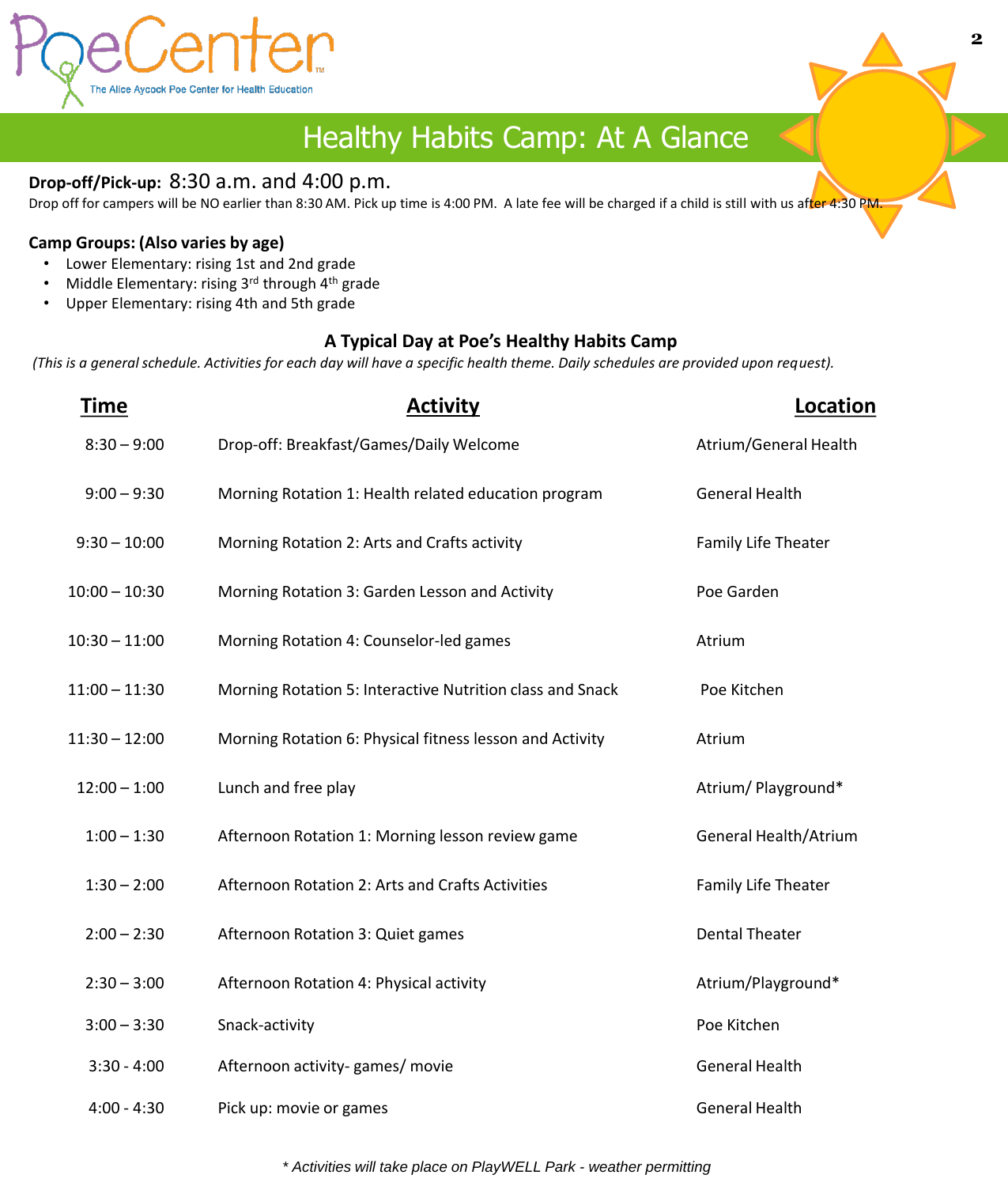

### Healthy Habits Camp: General Information

#### **Daily Checklist: What to Bring to Poe's Healthy Habits Camp:**

- ✓ **Any necessary medication(s) (with instructions, labeled in a plastic bag)**
- ✓ **Light sweater or jacket**
- ✓ **Sunscreen**
- ✓ **Closed-toe shoes or tennis shoes that are appropriate for physical activity**
- ✓ **Extra pair of closed-toe shoes on Friday for Field Day**
- ✓ **Change of clothes on Friday for Field Day (labeled in a plastic bag)**
- ✓ **Blanket and pillow for quiet time**

#### **The Poe Center will provide campers with the following:**

- A safe, secure environment where campers will engage in interactive, healthy activities!
- Breakfast, lunch, two (2) snacks and water.
- Entrance to the Poe Center's PlayWELL Park, a health education-focused playground and garden.
- CPR & First Aid certified staff.
- **Healthy FUN!**

#### **Directions to Poe's Healthy Habits Camp:**

The Poe Center is located at 224 Sunnybrook Road in Raleigh.

From 440/Inner Beltline take exit 13A, turn Right onto New Bern Ave. towards downtown, at 2nd stoplight turn left on to Sunnybrook Road. Poe Center will be on right (on the corner of Kidd Road)

From 440/Outer Beltline take exit 15, turn left onto Poole Road, at 3rd stoplight turn Right onto Sunnybrook Road – Poe Center will be on left (on the corner of Kidd Road)

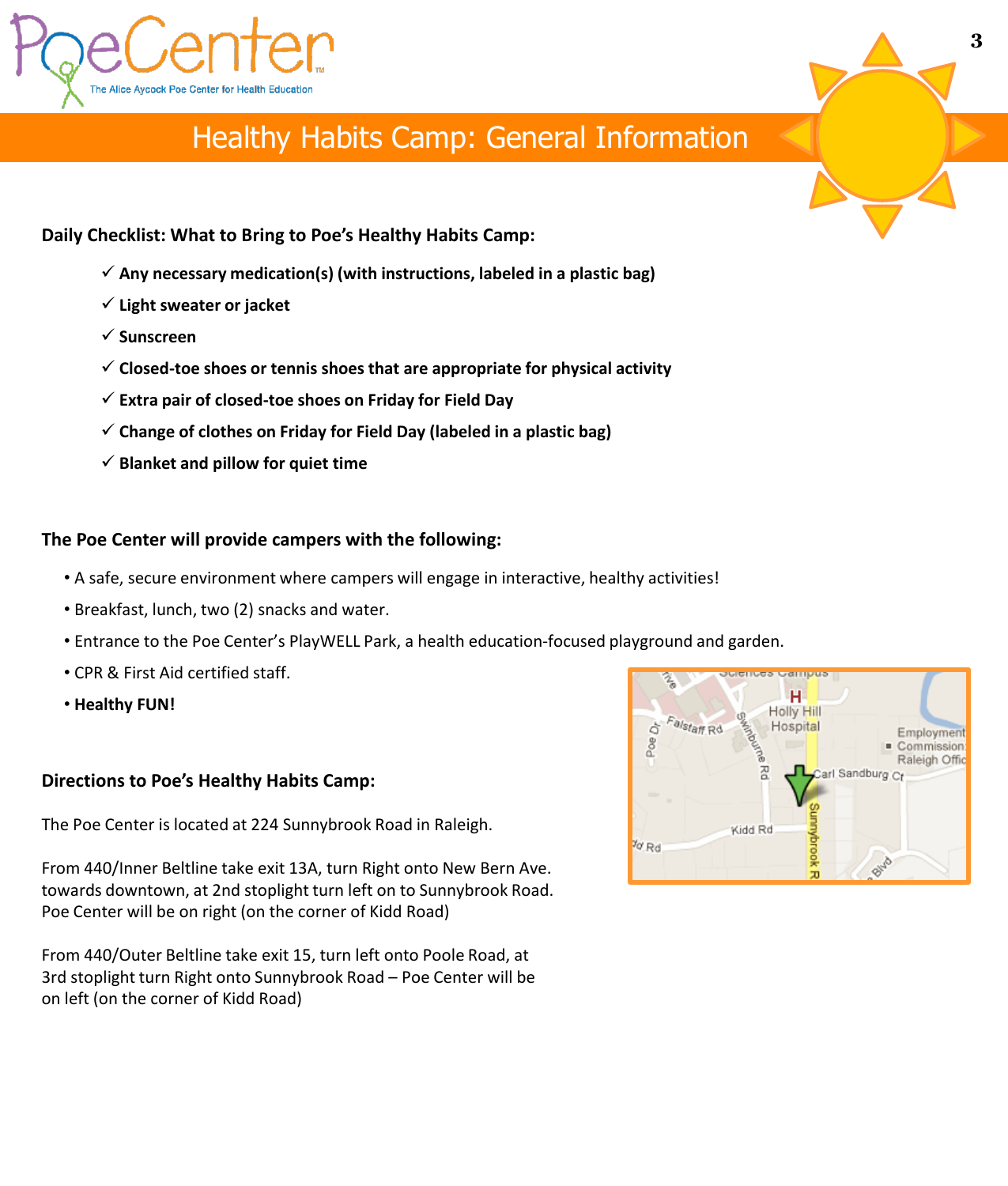

### Behavior Expectations and Discipline Policy

The Poe Center believes that it is important to maintain order and discipline throughout all programs. Providing campers and staff with a safe, positive learning environment is Poe's top priority.

The Poe Center makes every effort to help parents/guardians and campers understand Poe's definitions of acceptable and unacceptable behaviors, attitudes and actions. Please review the following with your child(ren). If you have any questions, please contact Alaina Hart at [a.hart@poehealth.org](mailto:a.carter@poehealth.org) or (919) 231-4006.

Thank you for your cooperation!

#### **The Poe Center does NOT condone and will NOT permit:**

- 1. Physical punishment.
- 2. The use of threats, ridicule, yelling and inappropriate language.
- 3. Camp counselors leaving children unattended or unsupervised.
- 4. Bullying behavior or disrespectful actions from staff or children.
- 5. Use of electronic devices such as: tablets, phones, games or toys.

#### **A child's behavior is expected to be consistent with the following:**

- 1. Use appropriate language at all times.
- 2. Cooperate with staff, follow directions and stay with the group-no running away/off from Healthy Habits Camp.
- 3. Respect other children and staff, equipment and facilities, and yourself.
- 4. Maintain a positive attitude.

#### **The Discipline Policy**

- 1. If a child is unable to comply with the behavior expectations, a conference will be held by the Program Director with the child. The parent(s)/guardian will be notified in writing.
- 2. If after the above meeting the child is still unable to comply with the behavior expectations, the Program Director will set up a conference with the parent(s)/guardian. A behavior contract will be established and signed by the child (if applicable), the parent(s)/guardian and the Program Director.
- 3. If the child's behavior continues to be disruptive and/or unsafe, the child will be subject to suspension or dismissal.
- 4. Failure of the parent(s)/guardian to attend conference(s) and cooperate will subject the child to suspension or dismissal.

#### **Behaviors which may result in immediate dismissal include but are not limited to:**

- 1. Any action that could threaten or pose a direct threat to the physical/emotional safety of the child, other children or staff(this includes: fighting, possessing a weapon of any kind, biting, kicking, and/or engaging in physical confrontations or altercations).
- 2. Vandalism or destruction of Poe Center property or property of others.
- 3. Sexual misconduct.
- 4. Possession of or use of alcohol or controlled substances unless under doctor's prescription(s).
- 5. Running away/off from Healthy Habits Camp.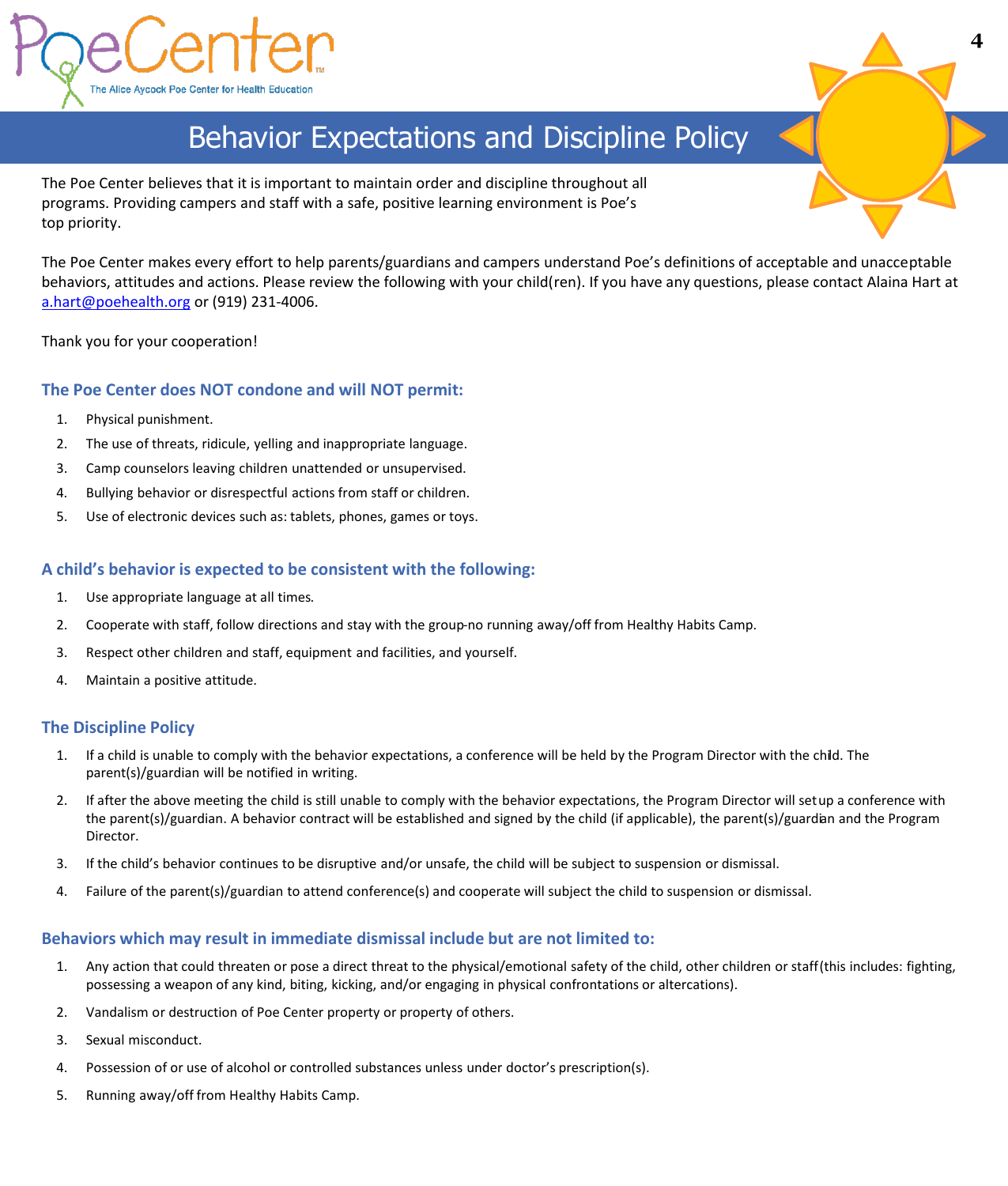# Healthy Habits Camp Verification & Permission Information

#### **My child is eligible for/receives free or reduced lunch or my family is enrolled in a qualifying government assistance program.**

|                                                                                                                | Date:                                                                                                                                                                                                                          |
|----------------------------------------------------------------------------------------------------------------|--------------------------------------------------------------------------------------------------------------------------------------------------------------------------------------------------------------------------------|
| I have read, understand and agree to the Poe Center for Health Education's 2022 Youth Programs Policies.       |                                                                                                                                                                                                                                |
|                                                                                                                | Date: the contract of the contract of the contract of the contract of the contract of the contract of the contract of the contract of the contract of the contract of the contract of the contract of the contract of the cont |
| n beneden an de barrel en beneden an de Westweet en de blokkelige beste de WAAA Weber en de beste de een klass |                                                                                                                                                                                                                                |

#### **I have read, understand and agree to the Poe Center for Health Education's 2022 Behavior Expectations and Discipline Policies.**

Parent/Guardian signature:\_\_\_\_\_\_\_\_\_\_\_\_\_\_\_\_\_\_\_\_\_\_\_\_\_\_\_\_\_\_\_\_\_\_\_\_\_\_\_\_\_\_\_\_\_\_\_\_\_ Date:\_\_\_\_\_\_\_\_\_\_\_\_\_\_\_\_\_\_\_\_

#### **Special Circumstances**

Parents or guardians are required to inform the Poe Center in writing, **prior** to a child being accepted into the Poe program, of any special circumstances which may affect the child's ability to participate fully and within the guidelines of acceptable behavior, including but not limited to any serious behavioral problems or special circumstances regarding psychological, emotional, medical or physical conditions.

Upon being informed of such circumstances, the program director (or his or her designee) may require a conference with the parent(s)/guardian to discuss issues created by these circumstances.

I understand and acknowledge that; (1) it is the responsibility of the parent(s)/guardian to make full disclosure to the Poe Center of any special circumstances which may affect the ability of my child/ward to participate, and (2) it is the responsibility of the parent(s)/guardian to inform the Poe Center of any requested accommodation believed by the parent(s)/guardian to be necessary and readily achievable for such participant.

Please sign, indicating you have read, understand and agree to the terms and conditions stated above.

\_\_\_\_\_\_\_\_\_\_\_\_\_\_\_\_\_\_\_\_\_\_\_\_\_\_\_\_\_\_\_\_\_\_\_\_\_\_\_\_\_ \_\_\_\_\_\_\_\_\_\_\_\_\_\_\_\_\_\_\_\_\_ Parent/Guardian Signature Date

#### **Permission to Apply Sunscreen**

I hereby give the staff of the Poe Center for Health Education the authority to apply sunscreen to my child.

\_\_\_\_\_\_\_\_\_\_\_\_\_\_\_\_\_\_\_\_\_\_\_\_\_\_\_\_\_\_\_\_\_\_\_\_\_\_\_\_\_\_ \_\_\_\_\_\_\_\_\_\_\_\_\_\_\_\_\_\_\_\_\_\_\_\_\_\_\_\_\_\_\_\_\_\_\_\_\_\_\_ Child's Name **Parent/Guardian Name** Parent/Guardian Name

Date:\_\_\_\_\_\_\_\_\_\_\_\_\_\_\_\_\_\_\_\_\_

**How did you hear about Healthy Habits Camp?**

|  | $\Box$ Friend or Relative $\Box$ Poe Website $\Box$ Child's School (please specify: | $\Box$ Guidance Counselor $\Box$ Attended Before |  |
|--|-------------------------------------------------------------------------------------|--------------------------------------------------|--|
|  |                                                                                     |                                                  |  |

**Facebook Twitter Wake County Human Services Other\_\_\_\_\_\_\_\_\_\_\_\_\_\_\_\_\_\_\_\_**

### PLEASE COMPLETE AND RETURN TO THE POE CENTER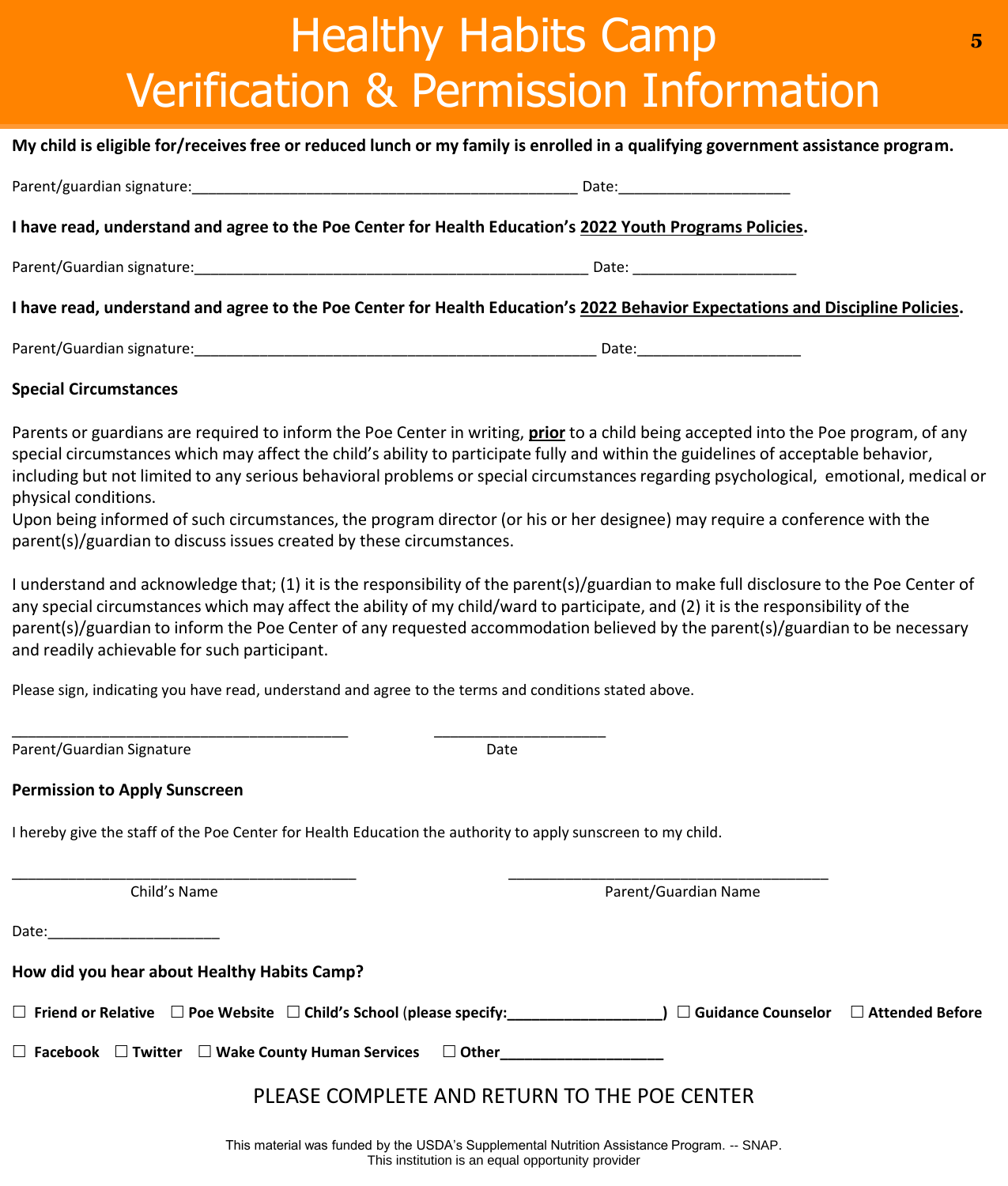# Healthy Habits Camp Registration & Emergency Contact Form

**6**

| Please enroll my child for Healthy Habits Camp for the week of: $\Box$ June 27 <sup>th</sup> -July 1 <sup>st</sup> OR $\Box$ July 18 <sup>th</sup> - 22 <sup>nd</sup>                                                                                                                                                                                                             |                                                               | (Only one week per student, please.)                                                                                  |  |  |
|-----------------------------------------------------------------------------------------------------------------------------------------------------------------------------------------------------------------------------------------------------------------------------------------------------------------------------------------------------------------------------------|---------------------------------------------------------------|-----------------------------------------------------------------------------------------------------------------------|--|--|
|                                                                                                                                                                                                                                                                                                                                                                                   |                                                               |                                                                                                                       |  |  |
|                                                                                                                                                                                                                                                                                                                                                                                   |                                                               | <b>Child's Information</b>                                                                                            |  |  |
|                                                                                                                                                                                                                                                                                                                                                                                   |                                                               |                                                                                                                       |  |  |
|                                                                                                                                                                                                                                                                                                                                                                                   |                                                               |                                                                                                                       |  |  |
|                                                                                                                                                                                                                                                                                                                                                                                   |                                                               |                                                                                                                       |  |  |
| Check all that apply to your child: (Attach additional information that does not fit in space provided)<br>*Poe Center staff and volunteers are not trained to provide the care needed for children with certain special needs.*                                                                                                                                                  |                                                               |                                                                                                                       |  |  |
| $\Box$ ADD or ADHD                                                                                                                                                                                                                                                                                                                                                                |                                                               |                                                                                                                       |  |  |
|                                                                                                                                                                                                                                                                                                                                                                                   |                                                               |                                                                                                                       |  |  |
|                                                                                                                                                                                                                                                                                                                                                                                   |                                                               |                                                                                                                       |  |  |
| In case of emergency, Poe may contact: $\Box$ Primary Contact $\Box$ Secondary Contact $\Box$ Other (please provide this information to<br>Poe)<br>Parent/Guardian (Primary Contact) Name: Name: Name: Name: Name: Name: Name: Name: Name: Name: Name: Name: Name: Name: Name: Name: Name: Name: Name: Name: Name: Name: Name: Name: Name: Name: Name: Name: Name: Name: Name: Na | Family, Emergency and Healthcare Provider Contact Information |                                                                                                                       |  |  |
|                                                                                                                                                                                                                                                                                                                                                                                   |                                                               |                                                                                                                       |  |  |
|                                                                                                                                                                                                                                                                                                                                                                                   |                                                               |                                                                                                                       |  |  |
|                                                                                                                                                                                                                                                                                                                                                                                   |                                                               |                                                                                                                       |  |  |
| Secondary (Emergency Contact) Name:                                                                                                                                                                                                                                                                                                                                               |                                                               | <u> 1989 - Johann Stoff, deutscher Stoff, der Stoff, der Stoff, der Stoff, der Stoff, der Stoff, der Stoff, der S</u> |  |  |
|                                                                                                                                                                                                                                                                                                                                                                                   |                                                               |                                                                                                                       |  |  |
|                                                                                                                                                                                                                                                                                                                                                                                   |                                                               |                                                                                                                       |  |  |
|                                                                                                                                                                                                                                                                                                                                                                                   |                                                               |                                                                                                                       |  |  |
|                                                                                                                                                                                                                                                                                                                                                                                   |                                                               |                                                                                                                       |  |  |
|                                                                                                                                                                                                                                                                                                                                                                                   |                                                               |                                                                                                                       |  |  |
|                                                                                                                                                                                                                                                                                                                                                                                   | PLEASE COMPLETE AND RETURN TO THE POE CENTER                  |                                                                                                                       |  |  |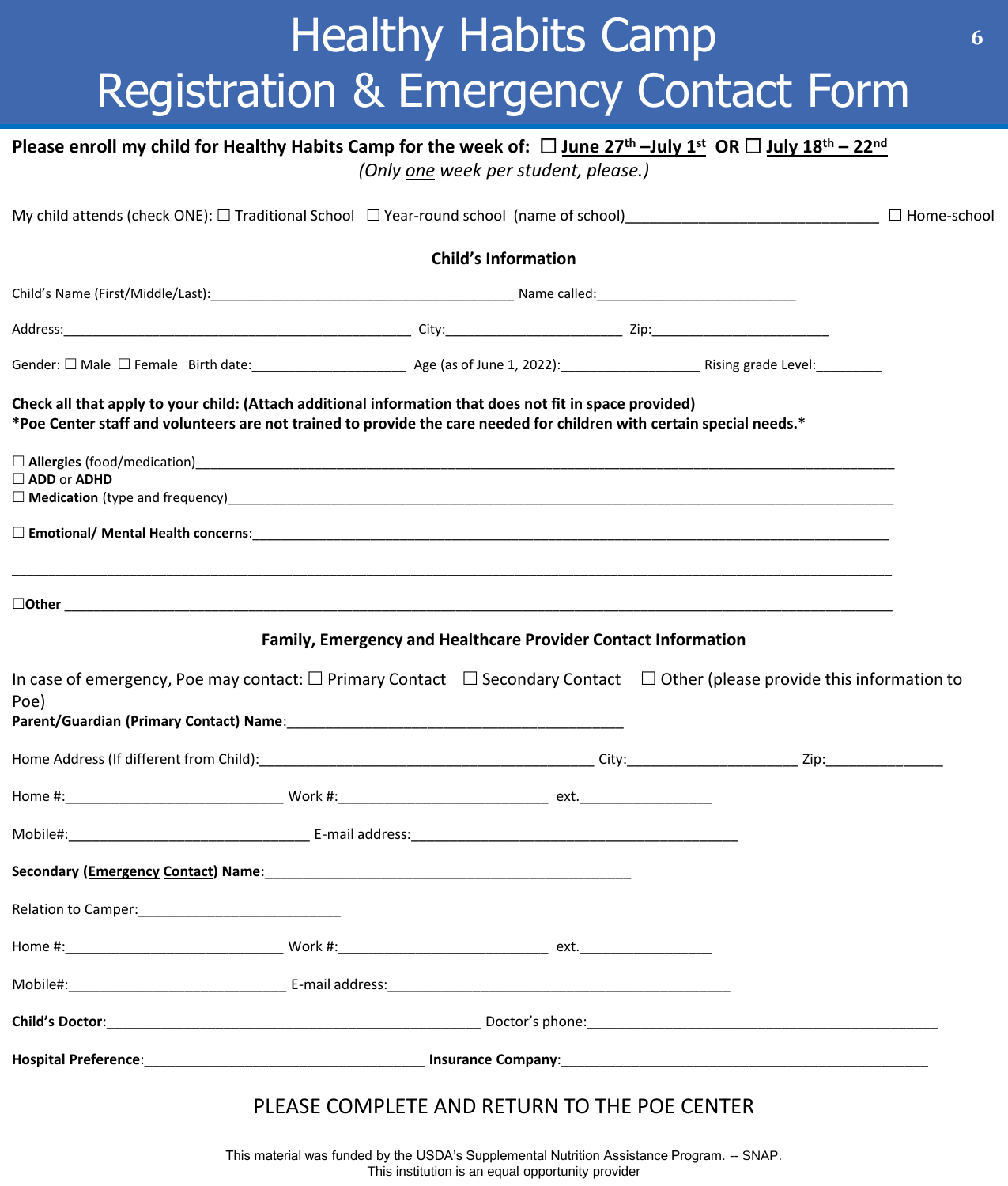# Poe Center for Health Education: Youth Programs Policy

Please read and **initial** at each  $\rightarrow$  to indicate that you understand these mandatory policies.

#### **Waivers/Permission**

- **1. Permission** I permit my child to participate in activities the Poe Center conducts.  $\blacktriangleright$
- **1. Photography** I permit the Poe Center to use images of my child as a Poe program participant in internal and external promotional materials. This includes any printed material, broadcast and print advertising, promotional videos and the Poe Website, which are produced and/or published by Poe. I also permit the Poe Center and/or the media to use images of my child in broadcast and print media news coverage of the Poe Center. I understand that my child's name will not be published.  $\blacktriangleright$

#### **Medical Treatment Policies**

- **1. Accident Insurance** Participants are responsible for their own accident insurance when using the Poe Center and when participating in Poe Center programs off-site.  $\blacktriangleright$
- **2. Medication** The Poe Center does not normally administer any medication and will do so only when directed in writing by the child's parent or guardian. However, in the event of an emergency in which the parent cannot be contacted, Emergency Medical Staff and the Poe Center may take appropriate action in the best interest of the child.  $\blacktriangleright$
- **3. Blood Borne/Bodily Fluid Pathogen exposure** I understand that, while my child is in the care of the Poe Center, if a child is exposed to a body fluid on broken skin or mucous membrane, (e.g. splashing in mouth or eye), from another child, the Poe Center will contact the parents of both children. They will explain what has occurred, and then provide the name of the attending physician of the source child to the parents of the exposed child. If a staff member has a blood or body fluid exposure from a child, the Poe Center will provide the name and telephone number of the child's attending physician to the staff member.  $\blacktriangleright$  \_\_\_\_\_\_
- 4. I have read and agree with the statement and specifically authorize the Poe Center to release the name and telephone number of my child's physician, and a description of the event to the parent or guardian of any child who is exposed to blood or body fluid or any staff member who experiences such an exposure from my child  $\blacktriangleright$

#### **Program Policies**

- **1.** The Poe Center staff and volunteers are not trained to provide the care needed for children with certain physical and mental special needs.  $\rightarrow$
- **2. Inclement weather** I understand that programs are not available when school is closed due to weather. ▶
- 3. I understand that the Poe Center is not responsible for any personal items lost or stolen at our program.  $\blacktriangleright$

Child's Name **Later and Container and Containers and Containers and Containers and Containers and Containers and Containers and Containers and Containers and Containers and Containers and Containers and Containers and Cont** 

#### PLEASE COMPLETE AND RETURN TO THE POE CENTER